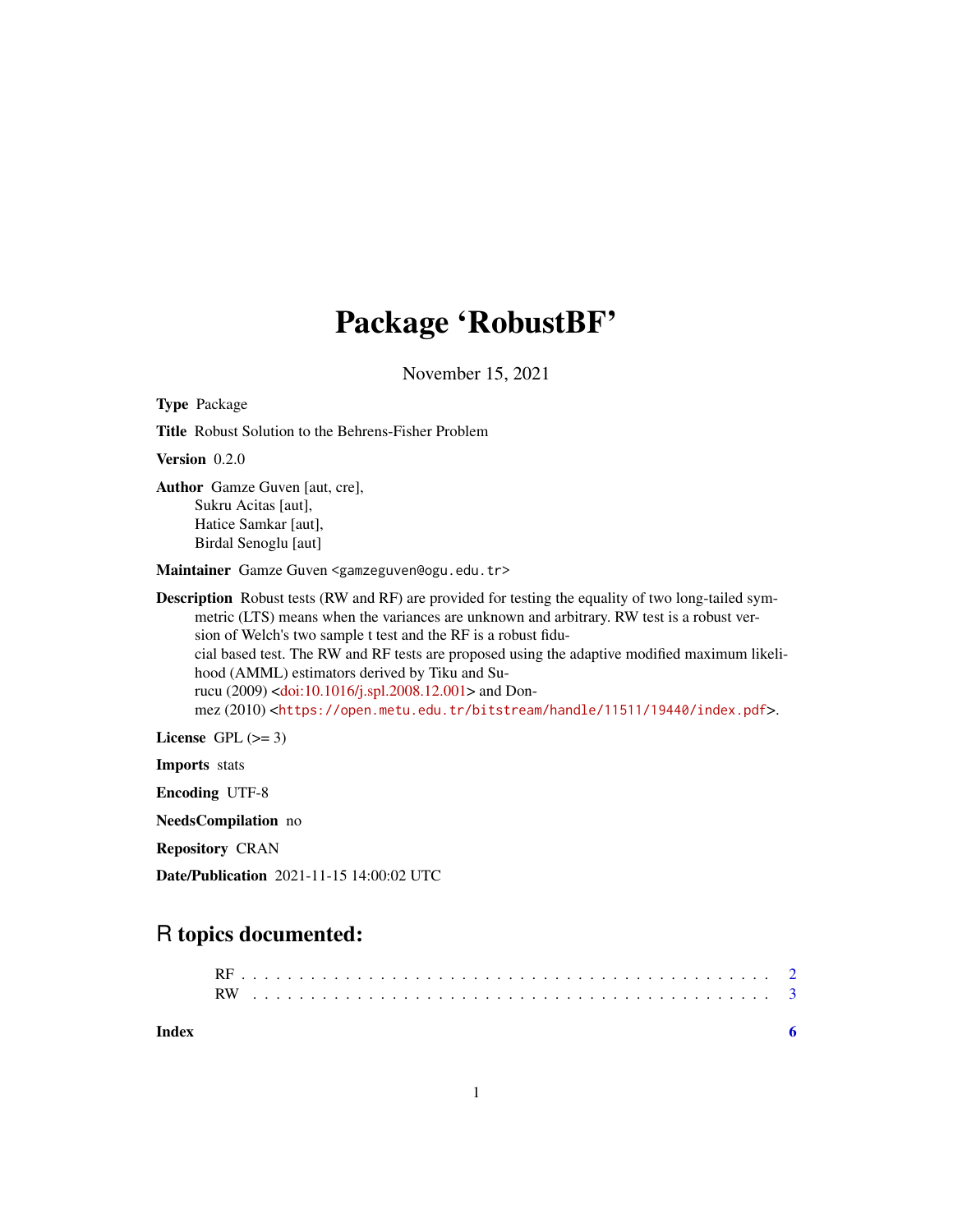#### Description

Computes p-value for the robust fiducial (RF) based test for the equality of means of two long-tailed symmetric (LTS) distributions when the variances are not equal.

#### Usage

RF(y1, y2, iter=5000)

#### Arguments

| v1             | numeric vector of sample 1                           |
|----------------|------------------------------------------------------|
| v <sub>2</sub> | numeric vector of sample 2                           |
| iter           | the number of iterations for performing the RF test. |

#### Details

RF test based on adaptive modified maximum likelihood (AMML) estimators (Tiku and Surucu, 2009; Donmez, 2010) is proposed using the fiducial model which is a special case of functional model given by Dawid and Stone (1982), see also Fisher (1933, 1935) for more information about the fiducial approach. It is one of the alternatives of Welch's t test (Welch, 1938) and its p-value is based on the iteration number. For further details, see Guven et al. (2021).

#### Value

A list with class "htest" containing the following components:

| p.value     | the p-value for the RF test.                              |
|-------------|-----------------------------------------------------------|
| estimate    | the AMML estimates of the location and scale parameters.  |
| null.value  | the specified hypothesized value of the mean difference.  |
| alternative | a character string describing the alternative hypothesis. |
| method      | a character string indicating which test is used.         |
| data.name   | a character string giving the name(s) of the data.        |

#### Author(s)

Gamze Guven <gamzeguven@ogu.edu.tr>

<span id="page-1-0"></span>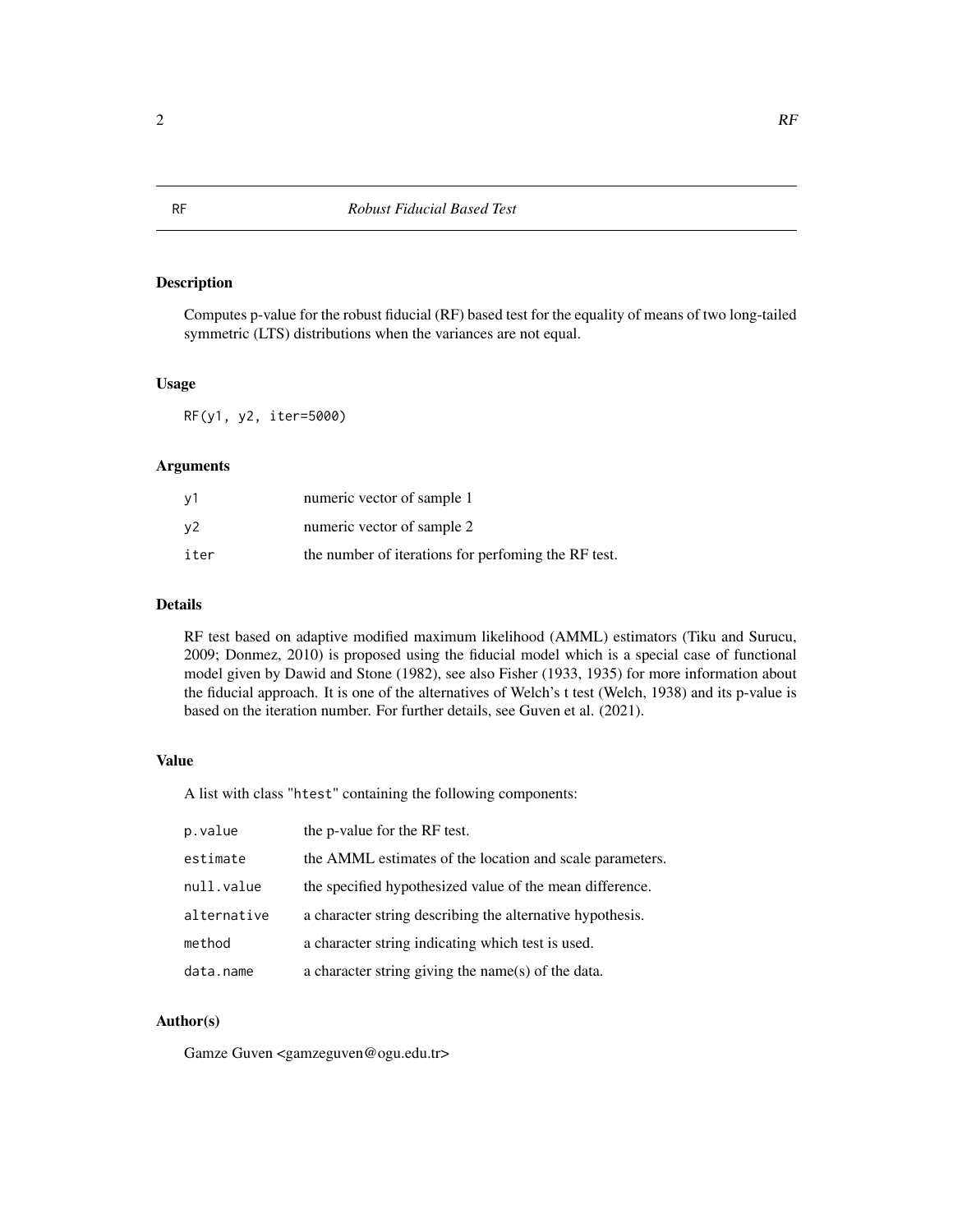#### References

Dawid, A. P. and Stone, M. (1982). The functional-model basis of fiducial inference. The Annals of Statistics, 10(4):1054-1067.

Fisher, R. A. (1933). The concepts of inverse probability and fiducial probability referring to unknown parameters. Proceedings of Royal Society of London. Series A, 139(838):343-348

Fisher, R. A. (1935). The fiducial argument in statistical inference. Annals of eugenics, 6(4):391- 398

Guven, G., Acitas, S., Samkar, H., Senoglu, B. (2021). RobustBF: An R Package for Robust Solution to the Behrens-Fisher Problem. RJournal (submitted).

Tiku, M. L. and Surucu, B. (2009). MMLEs are as good as M-estimators or better. Statistics  $\&$ probability letters, 79(7):984-989.

Welch, B.L. (1938). The significance of the difference between two means when the population variances are unequal. Biometrika, 29(3/4):350–362.

#### Examples

```
# The following two samples (y1 and y2)
# come from LTS distributions with
# heterogeneous variances
y1 <- c(0.55, 1.39, 2.01, 0.41, 0.32, -0.31, -1.06, -0.84,
        1.02, 0.02, -0.96, 0.18, 0.49, 0.03, 0.77, 0.02,
       0.56, 0.46, -0.65, -0.27)
y2 <- c(7.25, 7.98, -0.24, 8.93, -0.16, 32.28, 3.81,
        2.32, 14.73, 6.27, 8.07, 7.24, 7.18, 3.75, 11.48,
        6.46, 1.01, 5.35, -0.34, 4.34)
# RF test
RF(y1, y2,5000)
```
RW *Robust Welch's Two Sample t-Test*

#### **Description**

Performs robust Welch's (RW) two sample t-test to test the equality of means of two long-tailed symmetric (LTS) distributions when the variances are not equal.

#### Usage

RW(y1, y2)

#### Arguments

| y1 | numeric vector of sample 1 |
|----|----------------------------|
| y2 | numeric vector of sample 2 |

<span id="page-2-0"></span> $RW$  3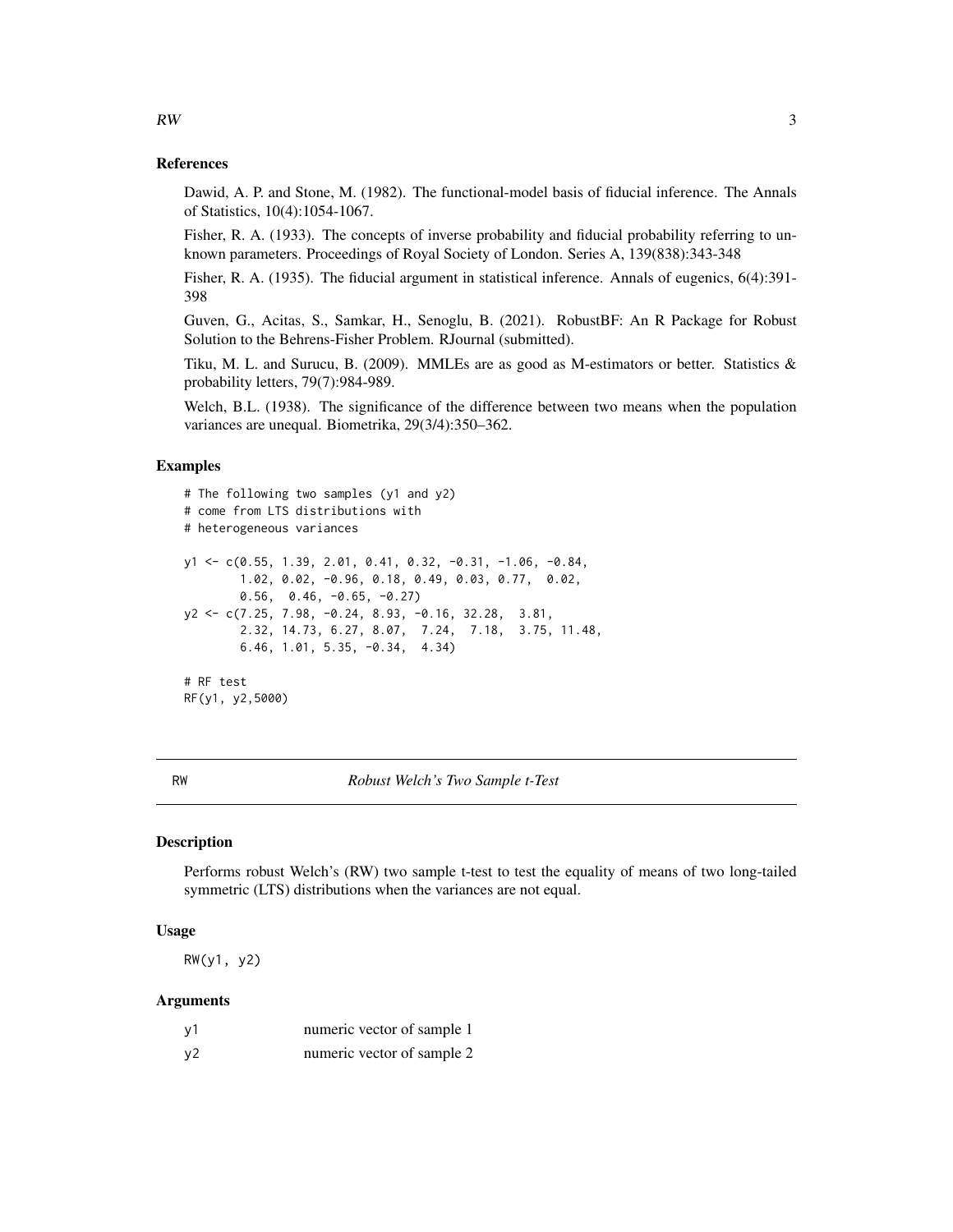#### Details

RW test based on adaptive modifed maximum likelihood (AMML) estimators is proposed as a robust alternative to Welch's t-test (Welch, 1938). The test statistic is formulated as follows

$$
RW = \frac{(\hat{\mu}_1 - \hat{\mu}_2) - (\mu_1 - \mu_2)}{\sqrt{(\hat{\sigma}_1^2/M_1) + (\hat{\sigma}_2^2/M_2)}}.
$$

where  $\hat{\mu}_i$  and  $\hat{\sigma}_i$  are the AMML estimators of the location and scale parameters ( $i = 1, 2$ ), see e.g. Tiku and Surucu (2009), Donmez (2010).

The null distribution of RW is approximately distributed as Student's t with degrees of freedom

$$
df = \frac{((\hat{\sigma}_1^2/M_1) + (\hat{\sigma}_2^2/M_2))^2}{(\hat{\sigma}_1^2/M_1)^2/(n_1 - 1) + (\hat{\sigma}_2^2/M_2)^2/(n_2 - 1)}.
$$

For further details, see Guven et al. (2021)

#### Value

A list with class "htest" containing the following components:

| statistic   | the value of the robust Welch's two sample t-test.               |
|-------------|------------------------------------------------------------------|
| parameter   | the degrees of freedom for the robust Welch's two sample t-test. |
| p.value     | the p-value for the robust Welch's two sample t-test.            |
| estimate    | the AMML estimates of the location and scale parameters.         |
| null.value  | the specified hypothesized value of the mean difference.         |
| alternative | a character string describing the alternative hypothesis.        |
| method      | a character string indicating which test is used.                |
| data.name   | a character string giving the name(s) of the data.               |

#### Author(s)

Gamze Guven <gamzeguven@ogu.edu.tr>

#### References

Donmez, A. (2010). Adaptive estimation and hypothesis testing methods [dissertation]. Ankara:METU.

Guven, G., Acitas, S., Samkar, H., Senoglu, B. (2021). RobustBF: An R Package for Robust Solution to the Behrens-Fisher Problem. RJournal (submitted).

Tiku, M. L. and Surucu, B. (2009). MMLEs are as good as M-estimators or better. Statistics  $\&$ probability letters, 79(7):984-989.

Welch, B.L. (1938). The significance of the difference between two means when the population variances are unequal. Biometrika, 29(3/4):350–362.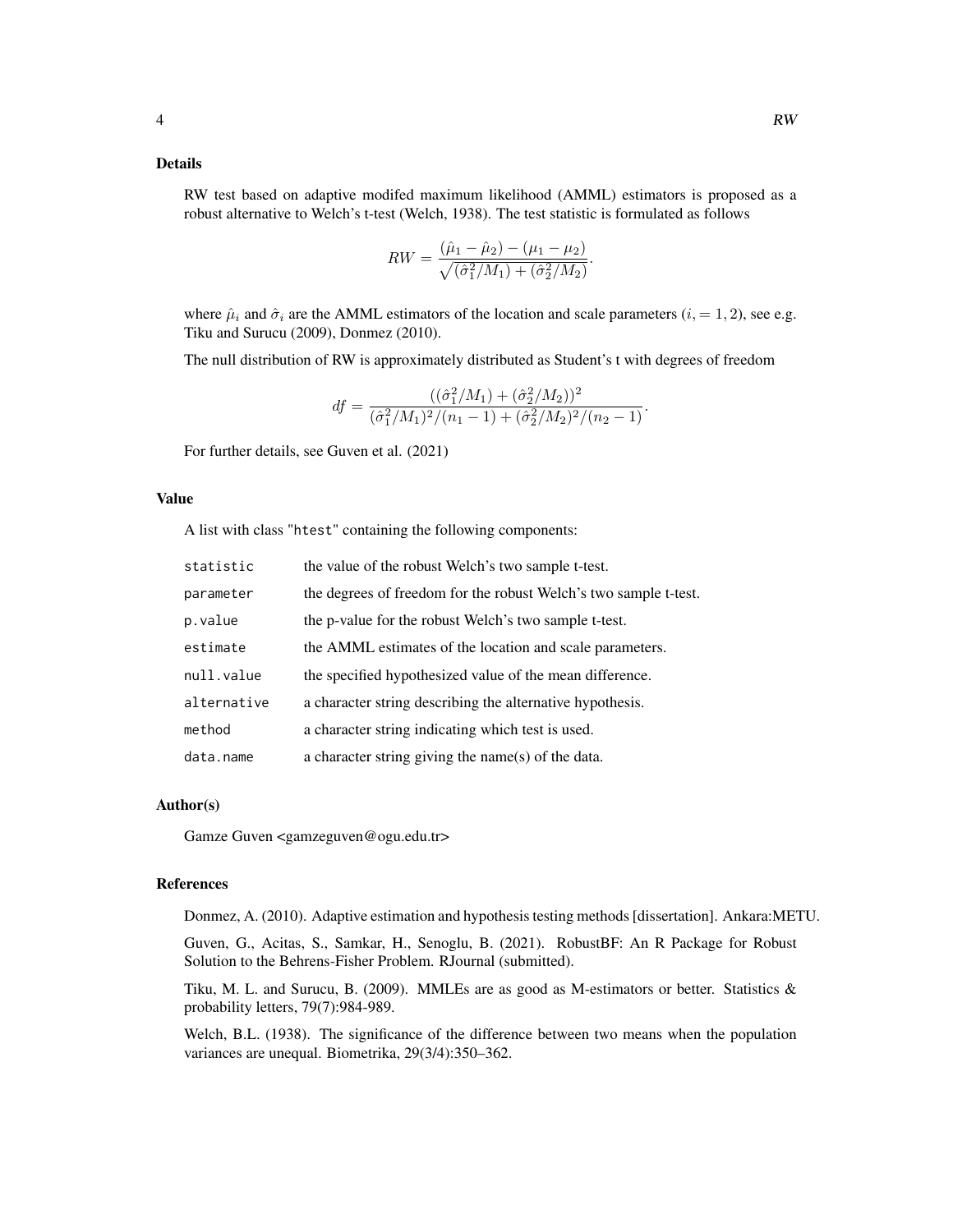#### Examples

```
# The following two samples (y1 and y2)
# come from LTS distributions with
# heterogeneous variances
y1 <- c(0.55, 1.39, 2.01, 0.41, 0.32, -0.31, -1.06, -0.84,
        1.02, 0.02, -0.96, 0.18, 0.49, 0.03, 0.77, 0.02,
        0.56, 0.46, -0.65, -0.27)
y2 <- c(7.25, 7.98, -0.24, 8.93, -0.16, 32.28, 3.81,
        2.32, 14.73, 6.27, 8.07, 7.24, 7.18, 3.75, 11.48,
        6.46, 1.01, 5.35, -0.34, 4.34)
# RW test
RW(y1, y2)
```
 $RW$  5